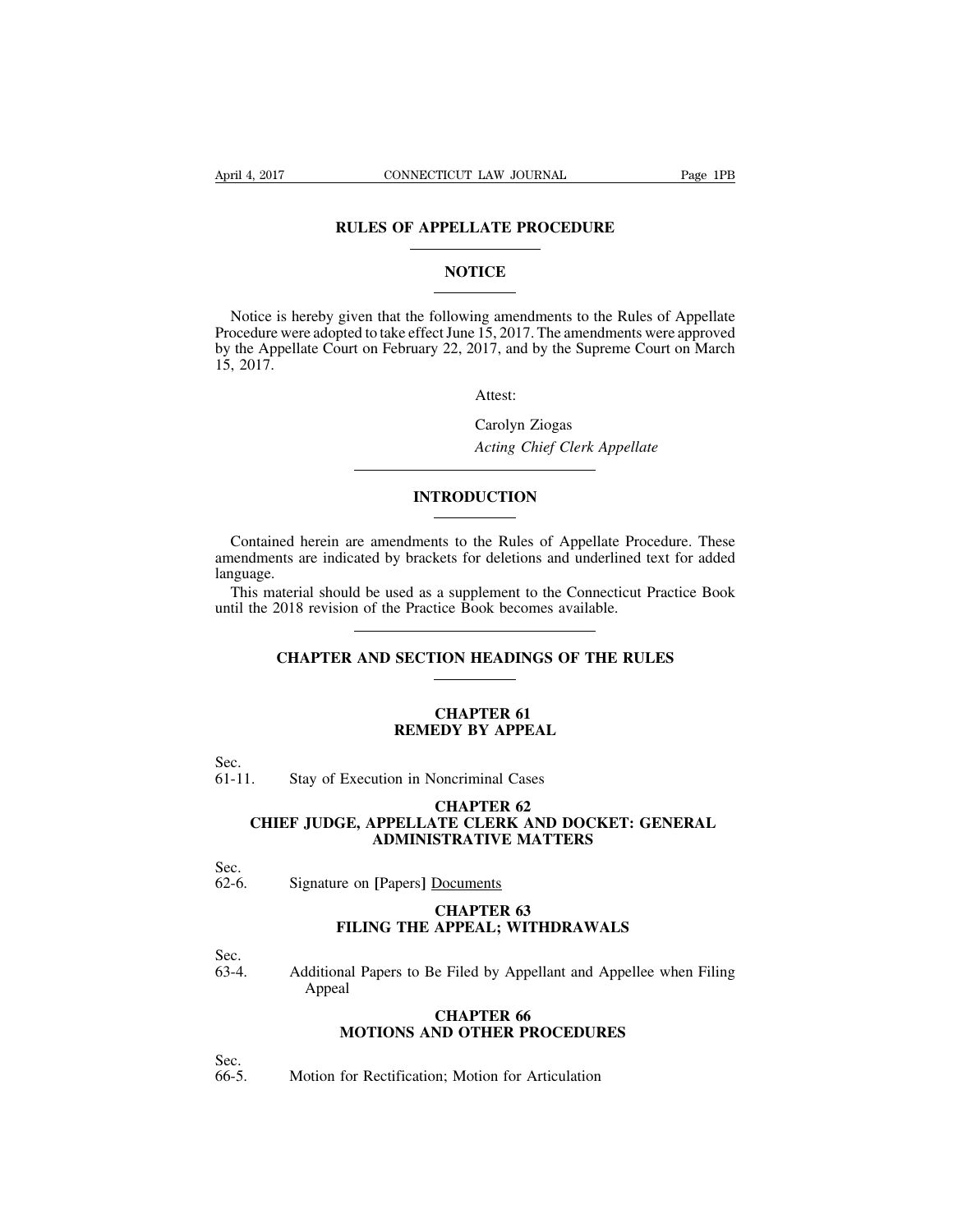# **CHAPTER 67 BRIEFS**

Sec.<br>67-8

The Appendix; Contents and Organization

# **RULES OF APPELLATE PROCEDURE**

# **AMENDMENTS TO THE RULES OF APPELLATE PROCEDURE**

# **CHAPTER 61 REMEDY BY APPEAL**

# **Sec. 61-11. Stay of Execution in Noncriminal Cases**

### **(a) Automatic stay of execution**

Except where otherwise provided by statute or other law, proceedings to enforce or carry out the judgment or order shall be automatically stayed until the time to file an appeal has expired. If an appeal is filed, such proceedings shall be stayed until the final determination of the cause. If the case goes to judgment on appeal, any stay thereafter shall be in accordance with Section 71-6 (motions for reconsideration), Section 84-3 (petitions for certification by the Connecticut supreme court), and Section 71-7 (petitions for certiorari by the United States supreme court).

# **(b) Matters in which no automatic stay is available under this rule**

Under this section, there shall be no automatic stay in actions concerning attorneys pursuant to chapter 2 of these rules, in juvenile matters brought pursuant to chapters 26 through 35a, or in any administrative appeal except as otherwise provided in this subsection.

Unless a court shall otherwise order, any stay that was in effect during the pendency of any administrative appeal in the trial court shall continue until the filing of an appeal or the expiration of the appeal period, or any new appeal period, as provided in Section 63-1. If an appeal is filed, any further stay shall be sought pursuant to Section 61-12.

For purposes of this rule, ''administrative appeal'' means an appeal filed from a final judgment of the trial court or the compensation review board rendered in an appeal from a decision of any officer, board, commission, or agency of the state or of any political subdivision thereof. In addition to appeals filed pursuant to the Uniform Administrative Procedure Act, ''administrative appeal'' includes, among other matters, zoning appeals, teacher tenure appeals, tax appeals and unemployment compensation appeals.

# **(c) Stays in Family Matters and Appeals from Decisions of the Superior Court in Family Support Magistrate Matters**

Unless otherwise ordered, no automatic stay shall apply to orders of relief from physical abuse pursuant to General Statutes § 46b-15, to orders for exclusive possession of a residence pursuant to General Statutes §§ 46b-81 or 46b-83 or to orders of periodic alimony, support, custody or visitation in family matters brought pursuant to chapter 25, or to any decision of the superior court in an appeal of a final determination of a support order by a family support magistrate brought pursuant to chapter 25a, or to any later modification of such orders. The automatic orders set forth in Section 25-5 (b) (1), (2), (3), (5) and (7) shall remain in effect during any appeal period and, if an appeal is filed, until the final determination of the cause unless terminated, modified or amended further by order of a judicial authority upon motion of either party.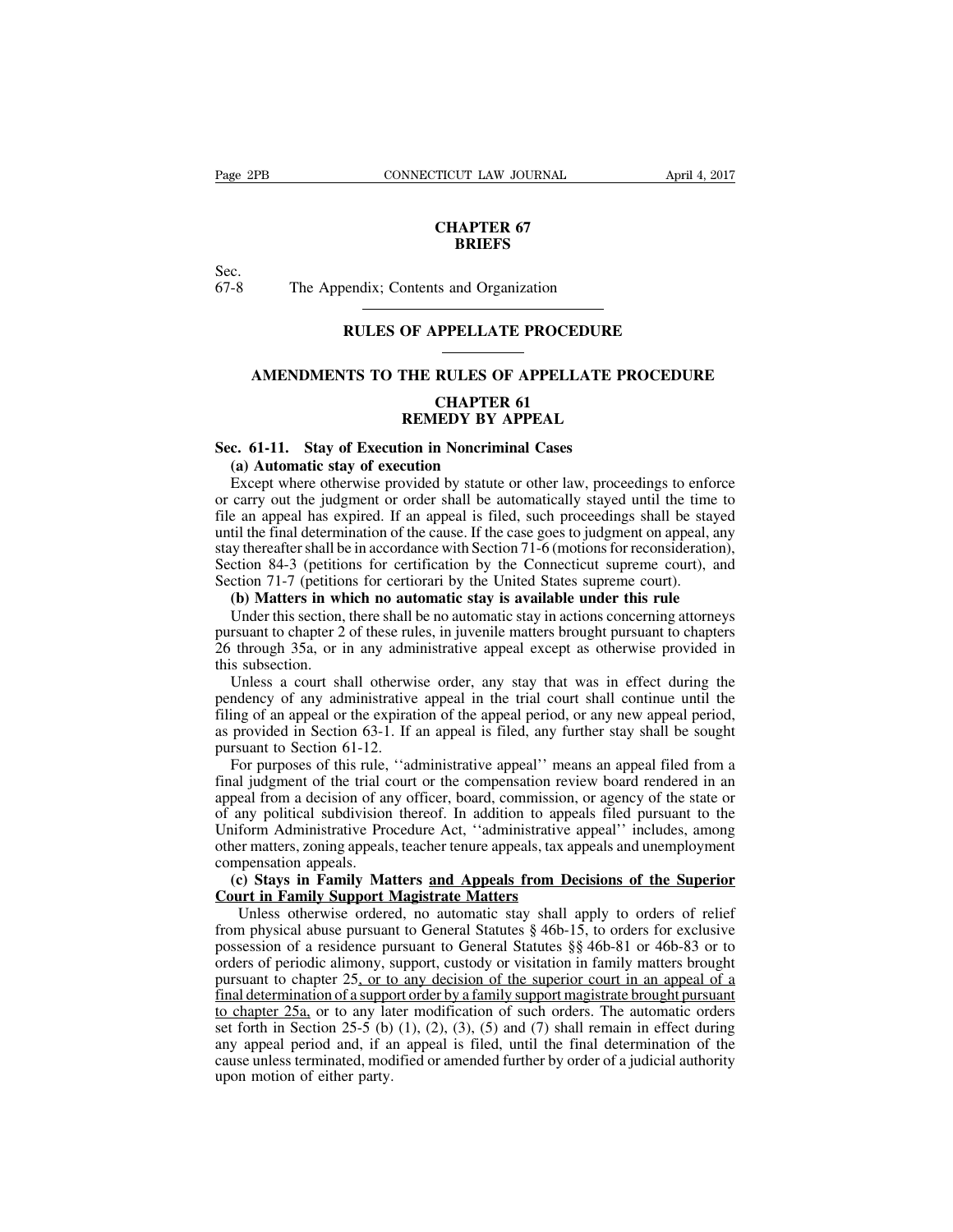Any party may file a motion to terminate or impose a stay in matters covered by this subsection, either before or after judgment is rendered, based upon the existence or expectation of an appeal. Such a motion shall be filed in accordance with the procedures in subsection (e) of this rule or Section 61-12. The judge hearing such motion may terminate or impose a stay of any order, pending appeal, as appropriate, after considering (1) the needs and interests of the parties, their children and any other persons affected by such order; (2) the potential prejudice that may be caused to the parties, their children and any other persons affected, if a stay is entered, not entered or is terminated; (3) if the appeal is from a judgment of dissolution, the need to preserve, pending appeal, the mosaic of orders established in the judgment; (4) the need to preserve the rights of the party taking the appeal to obtain effective relief if the appeal is successful; (5) the effect, if any, of the automatic orders under Section 25-5 on any of the foregoing considerations; and (6) any other factors affecting the equities of the parties.

The judge who entered the order in a family matter from which an appeal lies may terminate any stay in that matter upon motion of a party as provided in this subsection or sua sponte, after considering the factors set forth in this subsection or if the judge is of the opinion that an extension of time to appeal is sought or the appeal is filed only for delay. Whether acting on a motion of a party or sua sponte, the judge shall hold a hearing prior to terminating the stay.

#### **(d) Termination of stay**

In all cases not governed by subsection (c), termination of a stay may be sought in accordance with subsection (e) of this rule. If the judge who tried the case is of the opinion that (1) an extension to appeal is sought, or the appeal is filed, only for delay or (2) the due administration of justice so requires, the judge may at any time, upon motion or sua sponte, order that the stay be terminated. Whether acting on a motion of a party or sua sponte, the judge shall hold a hearing prior to terminating the stay.

#### **(e) Motions to terminate stay**

A motion to terminate a stay of execution filed before judgment is entered shall be filed with the trial court, and the judge who tried or presided over the matter may rule upon the motion when judgment is entered. If such a motion is filed after judgment but before an appeal is filed, the motion shall be filed with the clerk of the trial court and may be ruled upon by the trial judge thereafter. After an appeal is filed, such a motion shall be filed with the appellate clerk and shall be forwarded by the appellate clerk to the trial judge for a decision. If the judge who tried or presided over the case is unavailable, the motion shall be forwarded to the clerk of the trial court in which the case was tried, who shall assign the motion for a hearing and decision to any judge of the superior court.

Upon hearing and consideration of the motion, the trial court shall file with the clerk of the trial court its written or oral memorandum of decision that shall include the factual and legal basis therefor. If oral, the decision shall be transcribed by the court reporter and signed by the trial court. If an appeal has not been filed, the clerk shall enter the decision on the trial court docket and shall send notice of the decision to counsel of record. If an appeal has been filed, the clerk of the trial court shall enter the decision on the trial court docket and send notice of the decision to the appellate clerk, and the appellate clerk shall issue notice of the decision to all counsel of record.

#### **(f) Motions to request stay**

Requests for a stay pending appeal where there is no automatic stay shall be governed by Section 61-12.

(For stays of execution in criminal cases, see Section 61-13; for stays in death penalty cases, see Section 61-15.)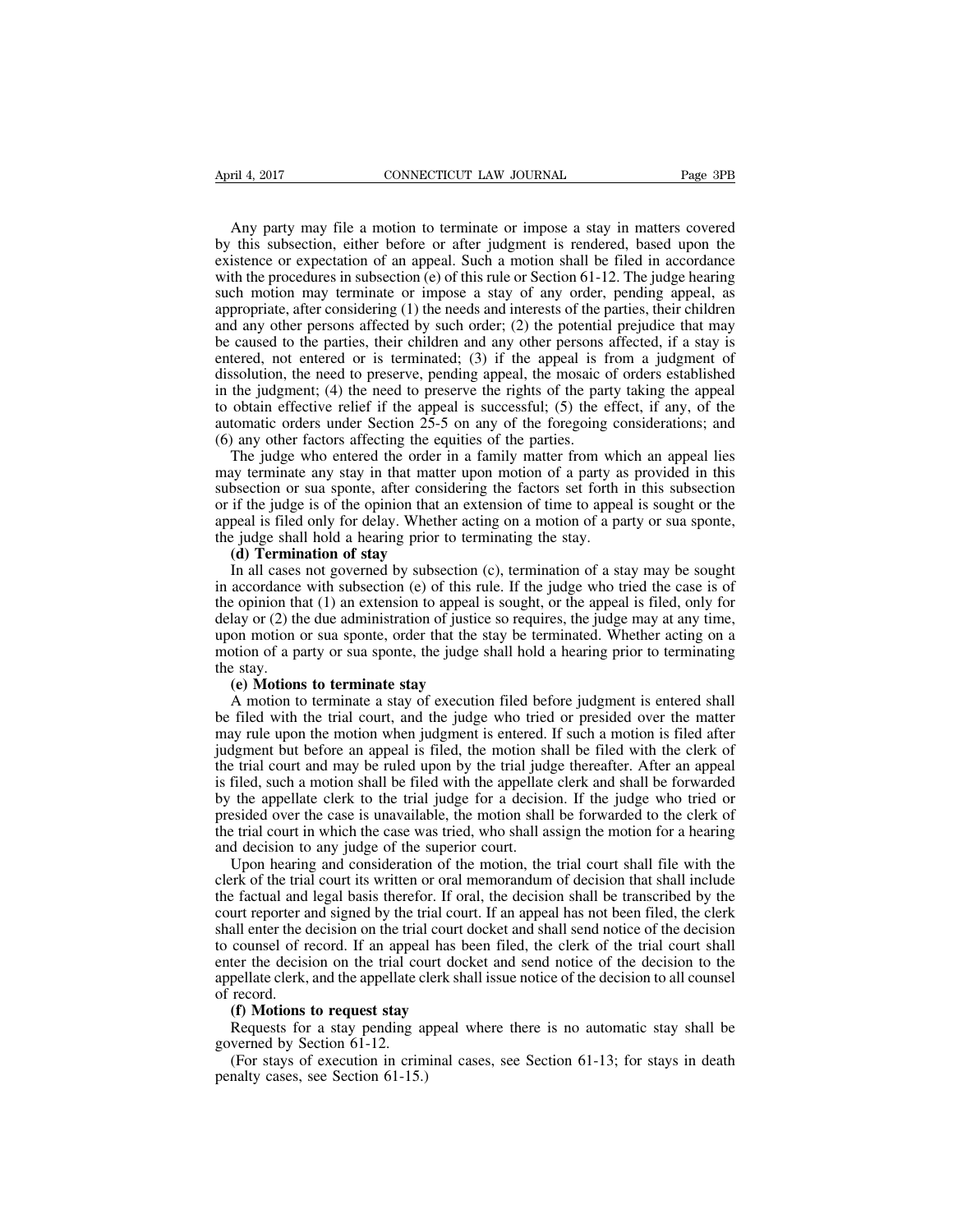# **(g) Strict Foreclosure—Motion Rendering Ineffective a Judgment of Strict Foreclosure**

In any action for foreclosure in which the owner of the equity has filed, and the court has denied, at least two prior motions to open or other similar motion, no automatic stay shall arise upon the court's denial of any subsequent contested motion by that party, unless the party certifies under oath, in an affidavit accompanying the motion, that the motion was filed for good cause arising after the court's ruling on the party's most recent motion. Such affidavit shall recite the specific facts relied on in support of the moving party's claim of good cause. If, notwithstanding the submission of such an affidavit of good cause, the plaintiff contends that there is no good cause to stay the court's judgment of strict foreclosure pending resolution of the appeal, the plaintiff may seek termination of the automatic stay by filing a motion requesting such relief accompanied by an affidavit stating the basis for the plaintiff's claim. In the event such a motion to terminate stay is filed, it shall be set down for argument and the taking of evidence, if necessary, on the second short calendar next following the filing of the motion. There shall be no automatic appellate stay in the event that the court grants the motion to terminate the stay and, if necessary, sets new law dates. There shall be no automatic stay pending a motion for review of an order terminating a stay under this subsection.

# **(h) Foreclosure by Sale—Motion Rendering Ineffective a Judgment of Foreclosure by Sale**

In any action for foreclosure in which the owner of the equity has filed a motion to open or other similar motion, which motion was denied fewer than twenty days prior to the scheduled auction date, the auction shall proceed as scheduled notwithstanding the court's denial of the motion, but no motion for approval of the sale shall be filed until the expiration of the appeal period following the denial of the motion without an appeal having been filed. The trial court shall not vacate the automatic stay following its denial of the motion during such appeal period.

COMMENTARY: The changes to this section clarify that there is no automatic stay of orders of support from superior court decisions in appeals from support orders in family support magistrate matters brought pursuant to chapter 25a.

# **CHAPTER 62 CHIEF JUDGE, APPELLATE CLERK AND DOCKET: GENERAL ADMINISTRATIVE MATTERS**

# **Sec. 62-6. Signature on [Papers] Documents**

All **[**papers**]** documents **[**including original copies of briefs**]** shall be signed by counsel of record. Attorneys shall sign electronically filed documents and electronically submitted briefs by entering their individual juris number during the filing transaction. Self-represented parties shall sign electronically filed documents and electronically submitted briefs by entering their self-represented party user identification number during the filing transaction. See Section 60-4.

Paper briefs and appendices and documents filed by counsel of record who are exempt from electronic filing requirements shall be signed and shall set forth the signer's telephone number, mailing address, and e-mail address below the signature.

**[**Each pleading or other document filed shall set forth the signer's telephone and facsimile numbers, mailing address, e-mail address, and, if applicable, the signer's juris number or self-represented party user identification number. Attorneys shall sign electronically filed documents by entering their individual juris number during the filing transaction. Self-represented parties shall sign electronically filed documents by entering their self-represented party user identification number during the filing transaction. See Section 60-4.**]**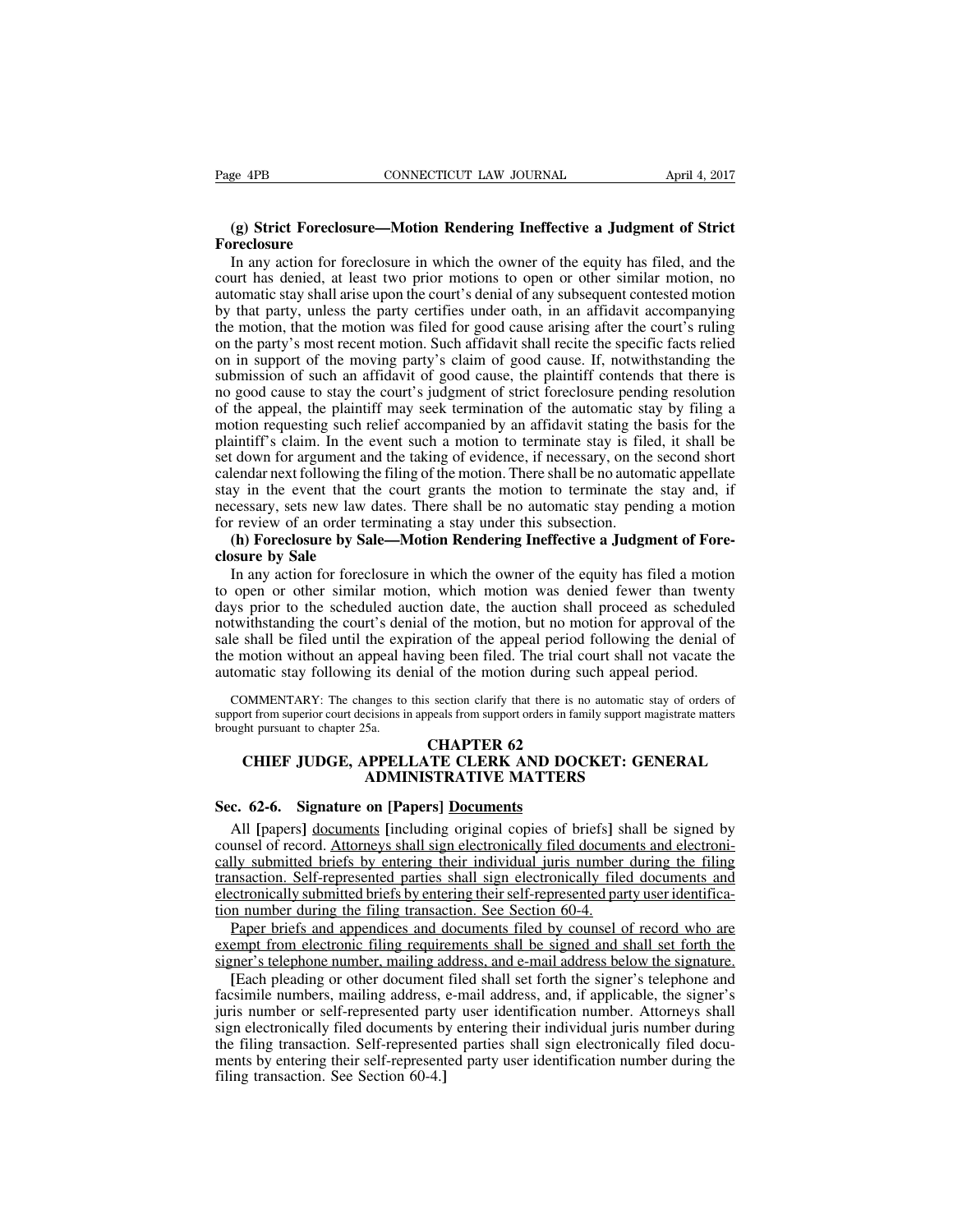# **CHAPTER 63 FILING THE APPEAL; WITHDRAWALS**

# **Sec. 63-4. Additional Papers to Be Filed by Appellant and Appellee when Filing Appeal**

(a) Within ten days of filing an appeal, the appellant shall also file with the appellate clerk the following:

(1) A preliminary statement of the issues intended for presentation on appeal. If any appellee wishes to: (A) present for review alternative grounds upon which the judgment may be affirmed; (B) present for review adverse rulings or decisions of the court which should be considered on appeal in the event the appellant is awarded a new trial; or (C) claim that a new trial rather than a directed judgment should be ordered if the appellant is successful on the appeal, that appellee shall file a preliminary statement of issues within twenty days from the filing of the appellant's preliminary statement of the issues.

Whenever the failure to identify an issue in a preliminary statement of issues prejudices an opposing party, the court may refuse to consider such issue.

(2) A certificate stating that no transcript is deemed necessary, or a copy of the transcript order acknowledgment form (JD-ES-38) with section I thereof completed, filed with the official reporter pursuant to Section 63-8. If any other party deems any other parts of the transcript necessary, that party shall, within twenty days from the filing of the appellant's transcript papers, file a copy of the order form (JD-ES-38), which that party has placed in compliance with Section 63-8.

If the appellant is to rely on transcript delivered prior to the taking of the appeal, an order form (JD-ES-38) shall be filed stating that an electronic version of a previously delivered transcript has been ordered. The detailed statement of the transcript to be relied on required by Section 63-8 also must be filed. If any other party deems any other parts of the transcript necessary, and those parts have not been delivered at the time of the taking of the appeal, that party shall have twenty days to order those additional parts. If any other party is to rely on transcript delivered prior to the taking of the appeal, an order form (JD-ES-38) shall be filed within twenty days, stating that an electronic version of a previously delivered transcript has been ordered.

(3) A docketing statement containing the following information to the extent known or reasonably ascertainable by the appellant: (A) the names and addresses of all parties to the appeal, the names, addresses, and e-mail addresses of trial and appellate counsel of record, and the names and addresses of all persons having a legal interest in the cause on appeal sufficient to raise a substantial question whether a judge should be disqualified from participating in the decision on the case by virtue of that judge's personal or financial interest in any such persons; (B) the case names and docket numbers of all pending appeals to the supreme court or appellate court which arise from substantially the same controversy as the cause on appeal, or involve issues closely related to those presented by the appeal; (C) whether there were exhibits in the trial court; and (D) in criminal cases, the defendant's conviction(s) and sentence(s) that are the subject of the appeal, and whether the defendant is incarcerated as a result of the proceedings in which the appeal is being filed. If additional information is or becomes known to, or is reasonably ascertainable by the appellee, the appellee shall file a docketing statement supplementing the information required to be provided by the appellant.

(4) In all noncriminal matters, except for matters exempt from a preargument conference pursuant to Section 63-10, a preargument conference statement.

(5) A constitutionality notice, in all noncriminal cases where the constitutionality of a statute has been challenged. Said notice shall identify the statute, the name and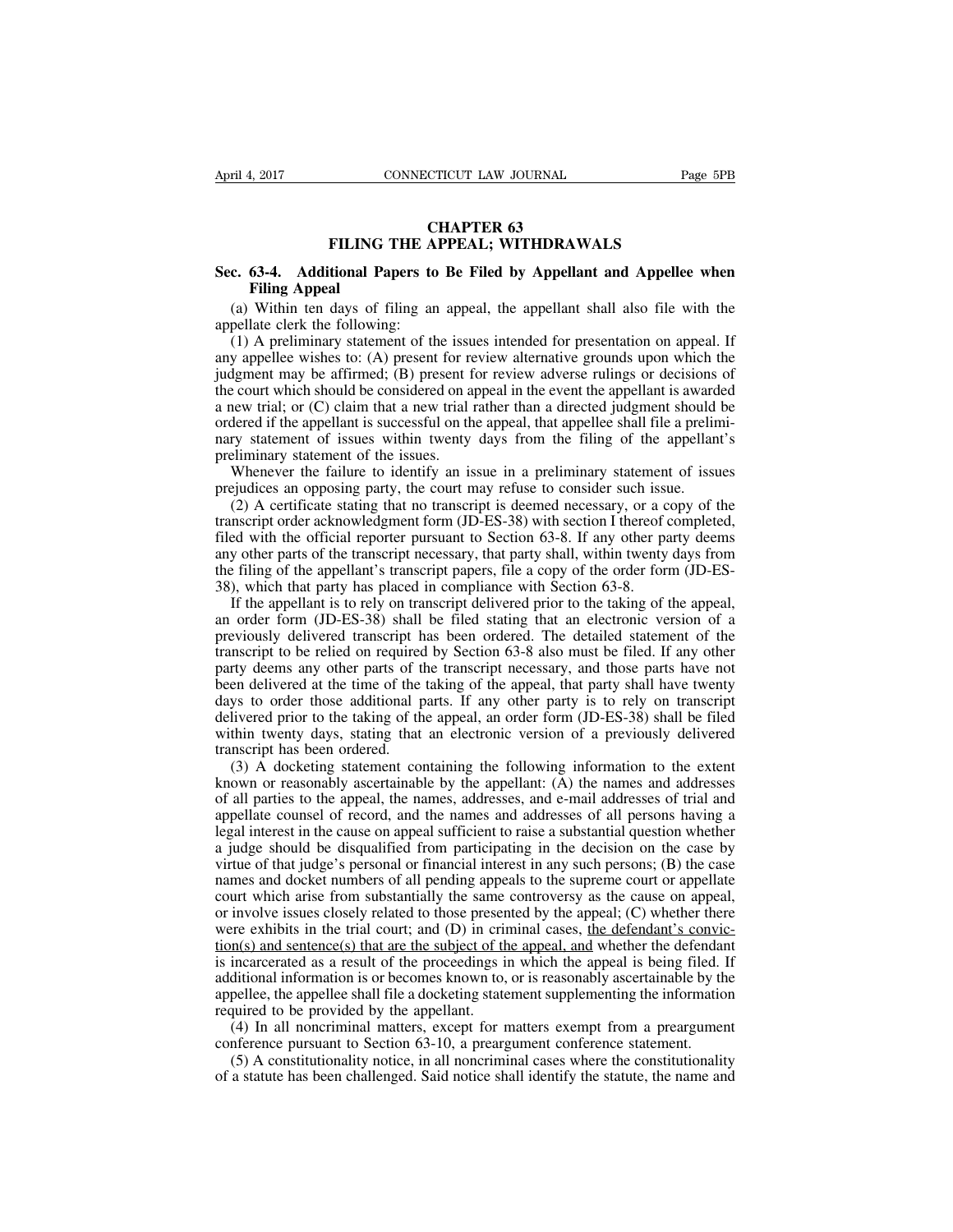address of the party challenging it, and whether the statute's constitutionality was upheld by the trial court. The appellate clerk shall deliver a copy of such notice to the attorney general. This section does not apply to habeas corpus matters based on criminal convictions, or to any case in which the attorney general is a party, has appeared on behalf of a party, or has filed an amicus brief in proceedings prior to the appeal.

(6) In matters in which documents are under seal, conditionally or otherwise, or limited as to disclosure, a copy of the time, date, scope and duration of sealing order form (JD-CL-76). (See Section 77-2.)

(b) Except as otherwise provided, a party may as of right file amendments to the preliminary statement of issues at any time until that party's brief is filed. Amendments to the docketing statement may be filed at any time. Amendments to the transcript statement may be made only with leave of the court. If leave to file such an amendment is granted, the adverse party shall have the right to move for permission to file a supplemental brief and for an extension of time. Amendments to the preargument conference statement shall not be presented in writing but may be presented orally at the preargument conference, if one is held.

(c) Failure to comply with this rule shall be deemed as sufficient reason to schedule a case for sanctions under Section 85-3 or for dismissal under Section 85-1.

# **CHAPTER 66 MOTIONS AND OTHER PROCEDURES**

#### **Sec. 66-5. Motion for Rectification; Motion for Articulation**

A motion seeking corrections in the transcript or the trial court record or seeking an articulation or further articulation of the decision of the trial court shall be called a motion for rectification or a motion for articulation, whichever is applicable. Any motion filed pursuant to this section shall state with particularity the relief sought and shall be filed with the appellate clerk. Any other party may oppose the motion by filing an opposition with the appellate clerk within ten days of the filing of the motion for rectification or articulation. The trial court may, in its discretion, require assistance from the parties in providing an articulation. Such assistance may include, but is not limited to, provision of copies of transcripts and exhibits.

The appellate clerk shall forward the motion for rectification or articulation and the opposition, if any, to the trial judge who decided, or presided over, the subject matter of the motion for rectification or articulation for a decision on the motion. If any party requests it and it is deemed necessary by the trial court, the trial court shall hold a hearing at which arguments may be heard, evidence taken or a stipulation of counsel received and approved. The trial court may make such corrections or additions as are necessary for the proper presentation of the issues. The clerk of the trial court shall list the decision on the trial court docket and shall send notice of the court's decision on the motion to the appellate clerk, and the appellate clerk shall issue notice of the decision to all counsel of record.

Nothing herein is intended to affect the existing practice with respect to opening and correcting judgments and the records on which they are based. The trial court shall file any such order changing the judgment or the record with the appellate clerk.

Corrections or articulations made before the appellant's brief and appendix are prepared shall be included in the appellant's appendix. Corrections or articulations made after the appellant's brief and appendix have been filed, but before the appellee's brief and appendix have been filed, shall be included in the appellee's appendix. When corrections or articulations are made after both parties' briefs and appendices have been filed, the appellant shall file the corrections or articulations as an addendum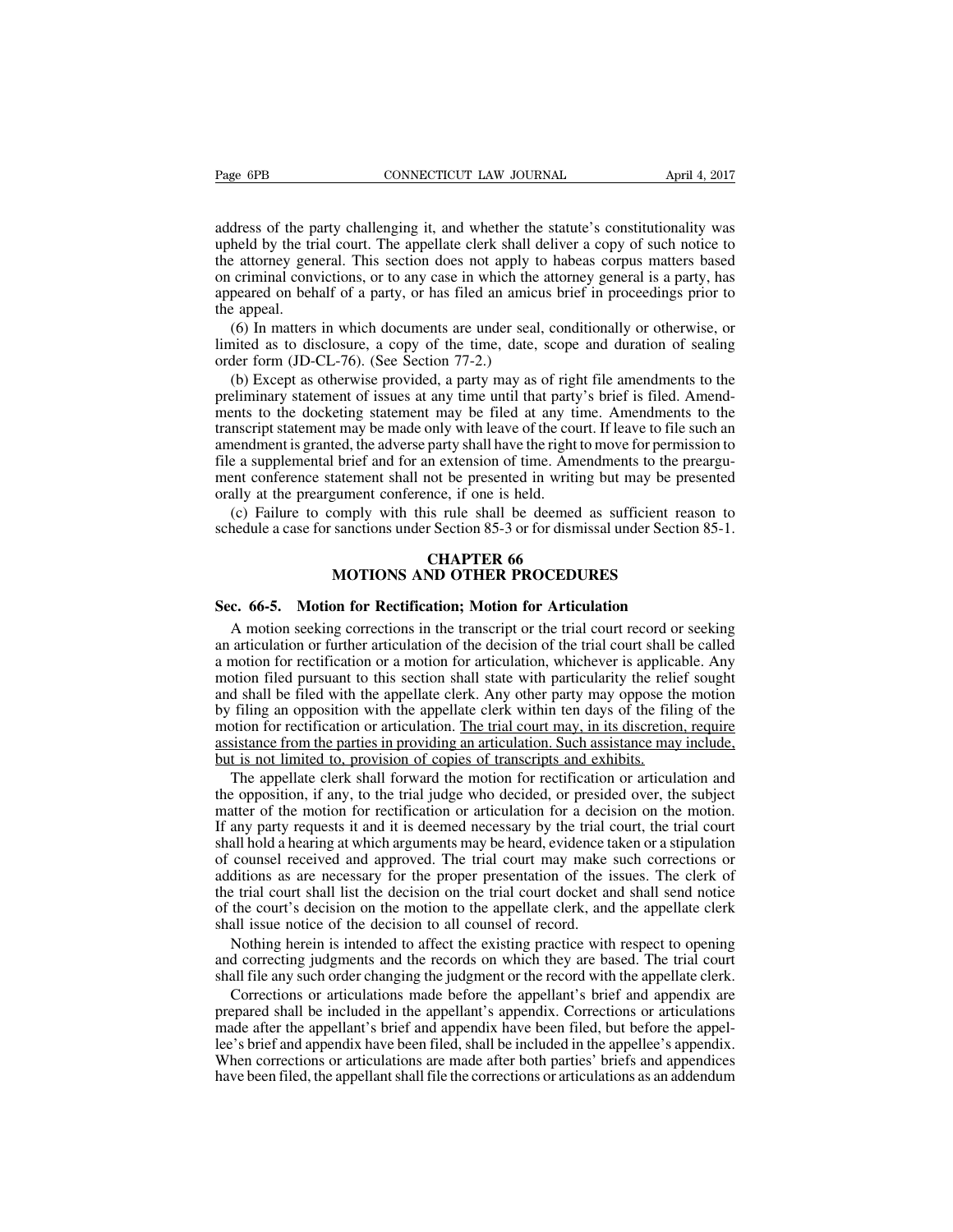to its appendix. Any addendum shall be filed within ten days after issuance of notice of the trial court's order correcting the record or articulating the decision.

The sole remedy of any party desiring the court having appellate jurisdiction to review the trial court's decision on the motion filed pursuant to this section or any other correction or addition ordered by the trial court during the pendency of the appeal shall be by motion for review under Section 66-7.

Upon the filing of a timely motion pursuant to Section 66-1, the appellate clerk may extend the time for filing briefs until after the trial court has ruled on a motion made pursuant to this section or until a motion for review under Section 66-7 is decided.

Any motion for rectification or articulation shall be filed within thirty-five days after the delivery of the last portion of the transcripts or, if none, after the filing of the appeal, or, if no memorandum of decision was filed before the filing of the appeal, after the filing of the memorandum of decision. If the court, sua sponte, sets a different deadline from that provided in Section 67-3 for filing the appellant's brief, a motion for rectification or articulation shall be filed ten days prior to the deadline for filing the appellant's brief, unless otherwise ordered by the court. The filing deadline may be extended for good cause. No motion for rectification or articulation shall be filed after the filing of the appellant's brief except for good cause shown.

A motion for further articulation may be filed by any party within twenty days after issuance of notice of the filing of an articulation by the trial judge. A motion for extension of time to file a motion for articulation shall be filed in accordance with Section 66-1.

# **CHAPTER 67 BRIEFS**

# **Sec. 67-8. The Appendix; Contents and Organization**

(a) An appendix shall be prepared in accordance with Section 67-2.

(b) The appellant's appendix shall be divided into two parts.

(1) Part one of the appellant's appendix shall contain: a table of contents giving the title or nature of each item included; the docket sheets, a case detail, or court action entriesin the proceedings below; in chronological order, all relevant pleadings, motions, requests, findings, and opinions or decisions of the trial court or other decision-making body (see Sections 64-1 and 64-2); the signed judgment file, if applicable, prepared in the form prescribed by Section 6-2 et seq.; the appeal form, in accordance with Section 63-3; the docketing statement filed pursuant to Section 63-4 (a) (3); any relevant appellate motions or orders that complete or perfect the record on appeal; and, in appeals to the supreme court upon grant of certification for review, the order granting certification and the opinion or order of the appellate court under review.

A signed judgment file is not required in the following noncriminal matters: habeas corpus matters based on criminal convictions; pre- and postjudgment orders in matters claiming dissolution of marriage, legal separation or annulment; prejudgment remedies under chapter 903a of the General Statutes; and actions of foreclosure of title to real property.

In administrative appeals, part one of the appellant's appendix also shall meet the requirements of Section 67-8A (a). In criminal or habeas appeals filed by incarcerated self-represented parties, part one of the appendix shall be prepared by the appellee. See Section 68-1. In these appeals, the filing of an appendix by incarcerated self-represented parties shall be in accordance with subsection (c) of this rule.